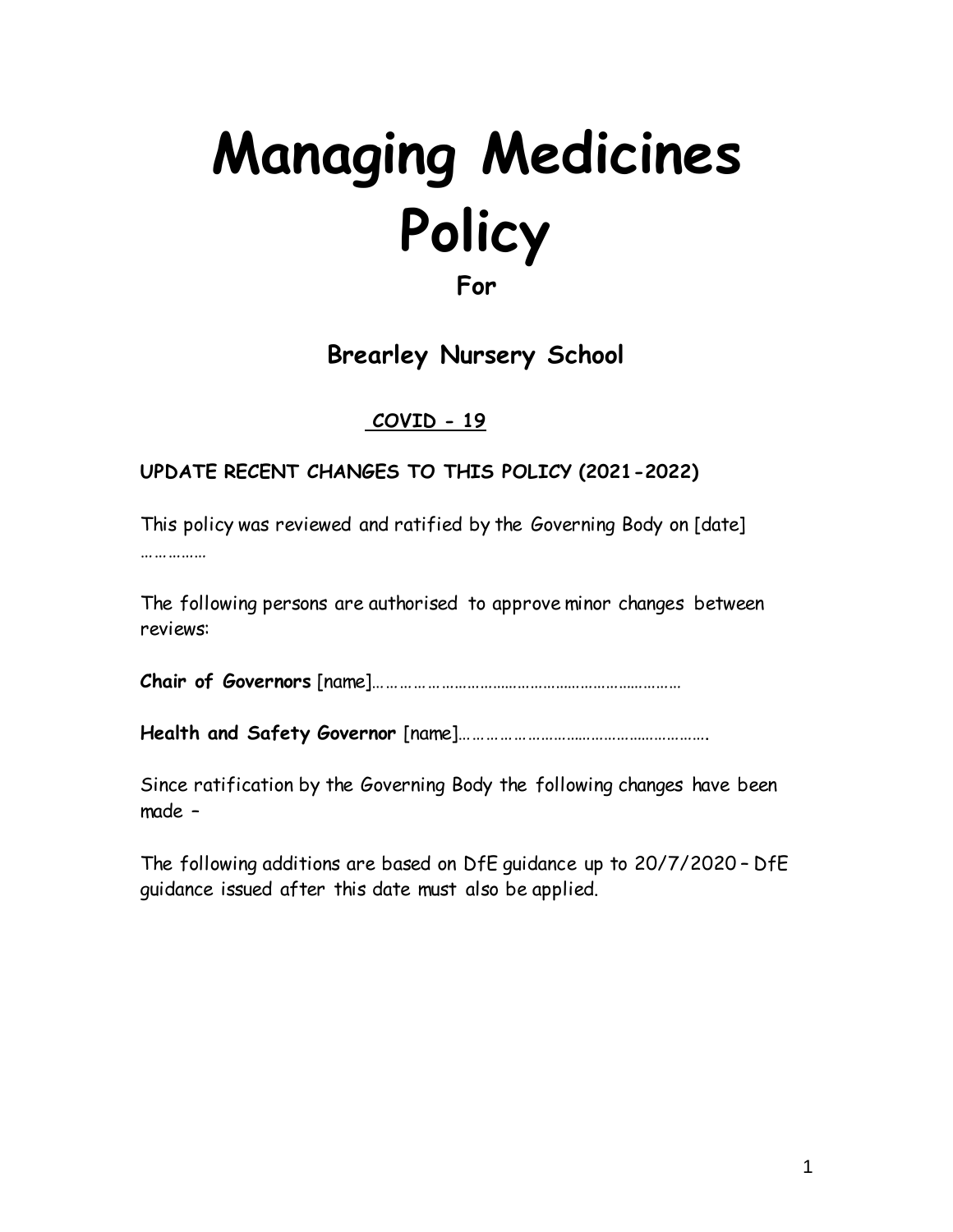

## **Brearley Nursery School/ Children's Centre**

 **Mission Statement**

# **"A safe place to hope, learn, play, enjoy and grow".**

At Brearley Nursery School we value all of our children and families. As a setting we follow Birmingham City Council's safeguarding procedure and we uphold the British values whilst celebrating the diversity in our communities. We promote mutual respect and we are an inclusive setting and our ethos and curriculum enables children to be independent learners, making choices and building strong relationships particularly with their peers. Thus enabling a safe learning environment. All of these create the firm foundations needed to encourage democracy, the rule of law, individual liberty, mutual respect and tolerance of those of different faith and beliefs. Staff members are trained on the 'Prevent Strategy' this is utilised in the delivery of the curriculum and within our professional practice.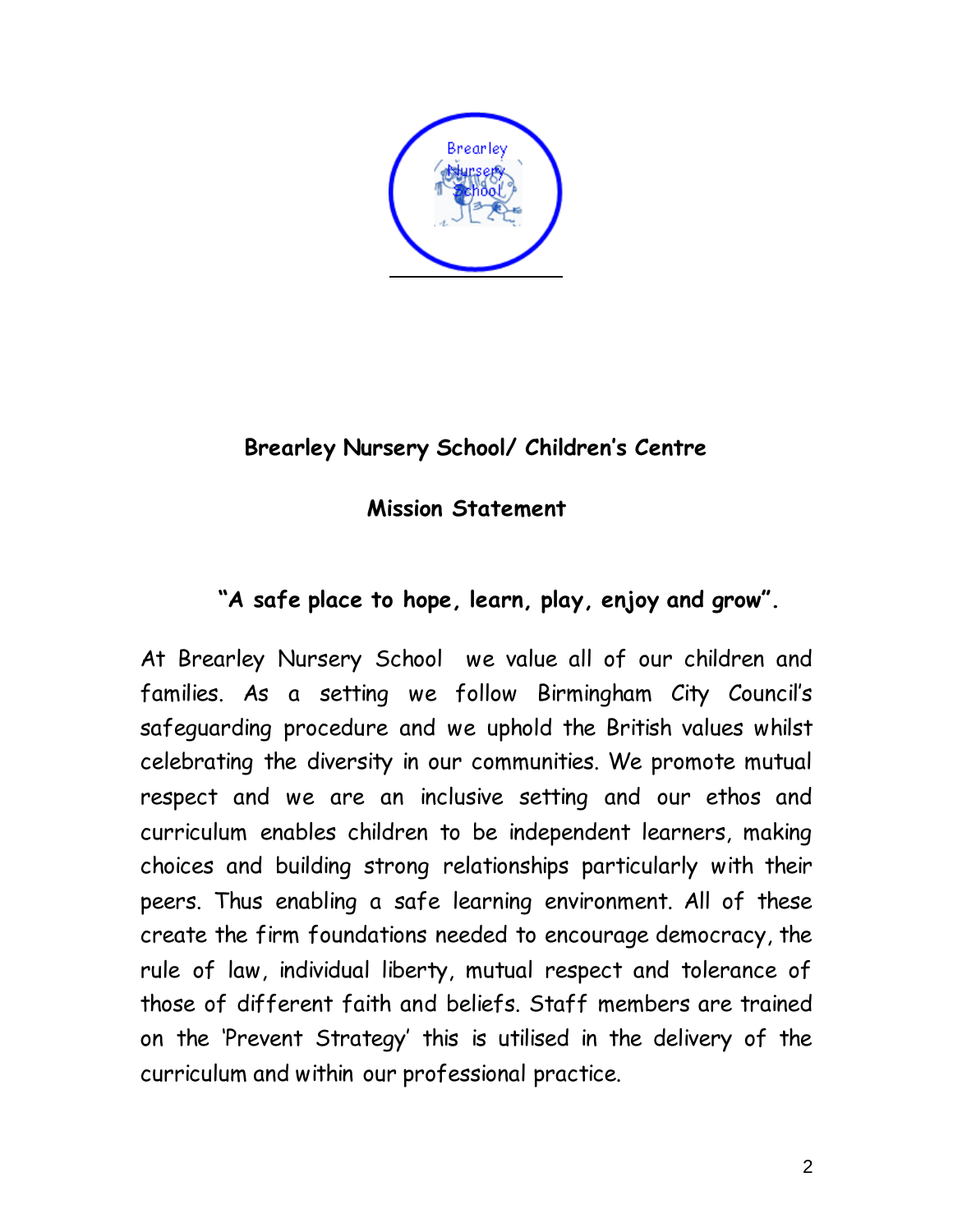# **Managing Medicines Policy**

We would ask parents/carers to request their doctor to prescribe medication, whenever possible, which can be taken outside the school day.

#### **General Principles**

- Management and staff will treat all medical information as confidential.
- Parents/carers should be encouraged to ask the child's doctor to prescribe medication which can be administered outside the setting's hours whenever possible. For example, asthma preventer inhalers and antibiotics.
- There must be adequate arrangements, including clear procedures, for safe receipt, storage, administration and disposal of medication.
- If staff have any concerns related to administration of a medication, they **should not administer** it but check with the parents/carers or a healthcare professional.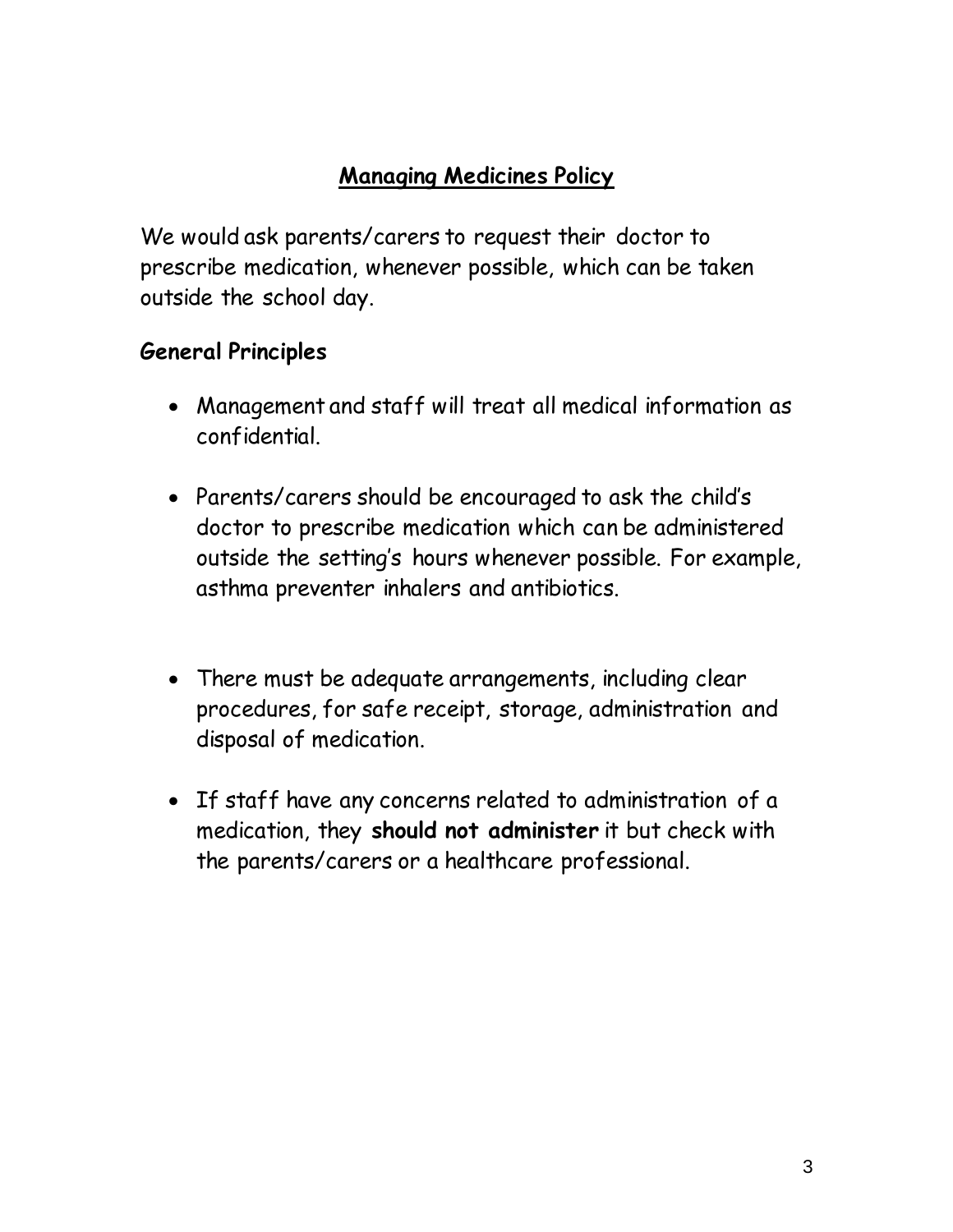COVID 19- Firstly, if a child becomes ill in school, then they will be isolated in the medical room and you will be asked to collect them as soon as possible. Parents need to have arrangements in place in case this was to happen and they are returning to work. Children's temperatures will be taken each morning on arrival, if their temperature is above 37.8 degrees they will be required to return home. If a child is showing symptoms of COVID-19, (a cough, high temperature or a loss of taste or smell) staff will be asked to call 111 and follow the advice given.

If a child is ill for any other reasons, eg. vomiting, parents will be advised by a member of staff as to when the child can return to school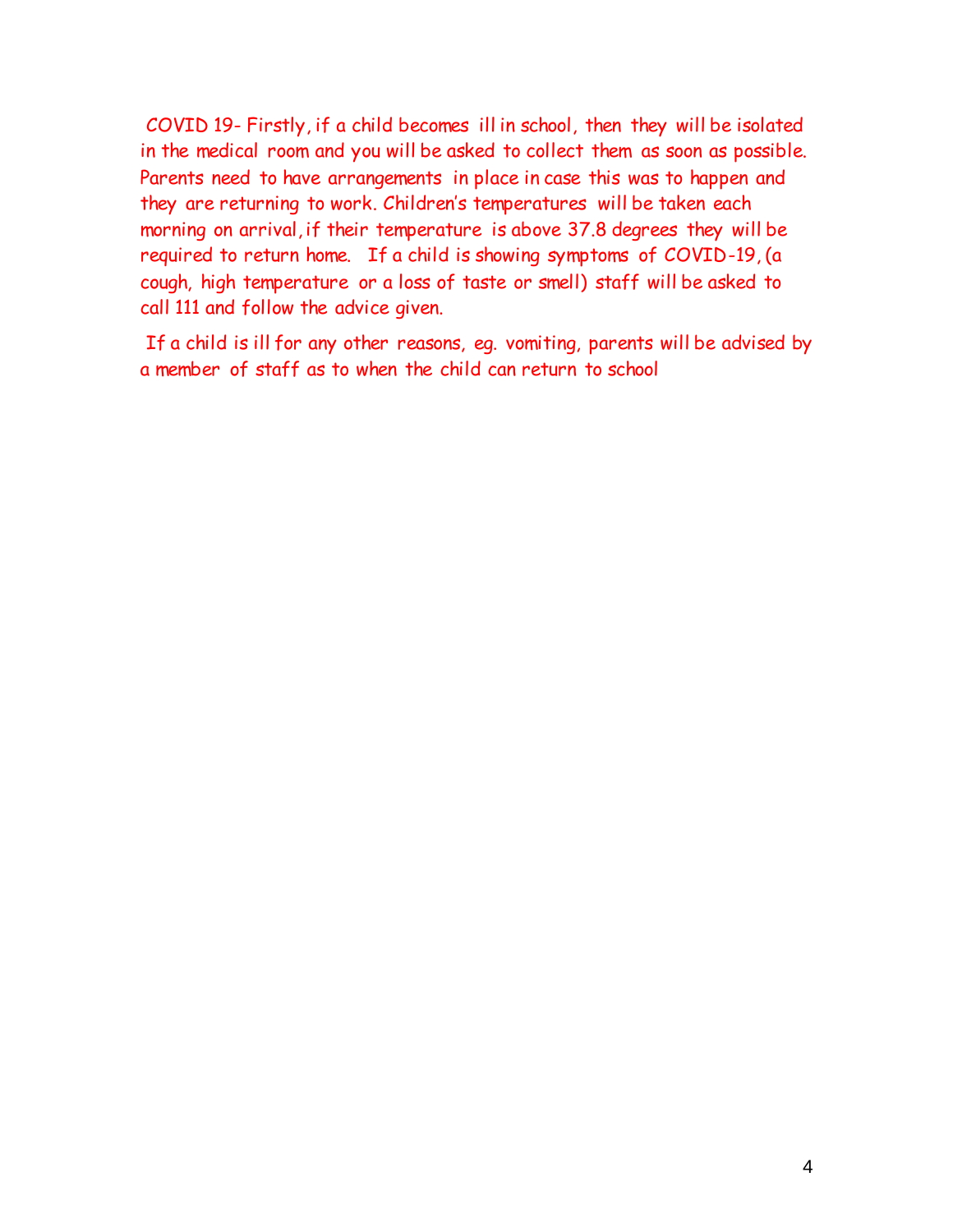#### **Responsibilities**

 All staff should be familiar with the Managing Medicines policy and procedures. All staff will receive support and training appropriate for the tasks they undertake, including the action to be taken in the event of an incident involving medication.

#### **On Admission to the Setting**

Parents/carers will be asked to complete an admissions form giving full details of any medical conditions, regular and emergency medication, emergency contact numbers, name of family doctor, details of hospital consultations, allergies, special dietary requirements and any other health information that may affect their child's care.

Parents/carers will be asked on admission to sign to consent to any emergency medical treatment (see appendix 0)

- Where appropriate an individual \*Care Plan/Alert card should be developed in partnership with parents/carers and the appropriate health care professionals e.g. the child's Health Visitor, Specialist nurse, GP and or Nurse Educator. \*(These are kept in the Early Years and Health File) or Appendix 1a
- Any resulting training needs should be identified and training requested from the Specialist Nurse or Nurse Educator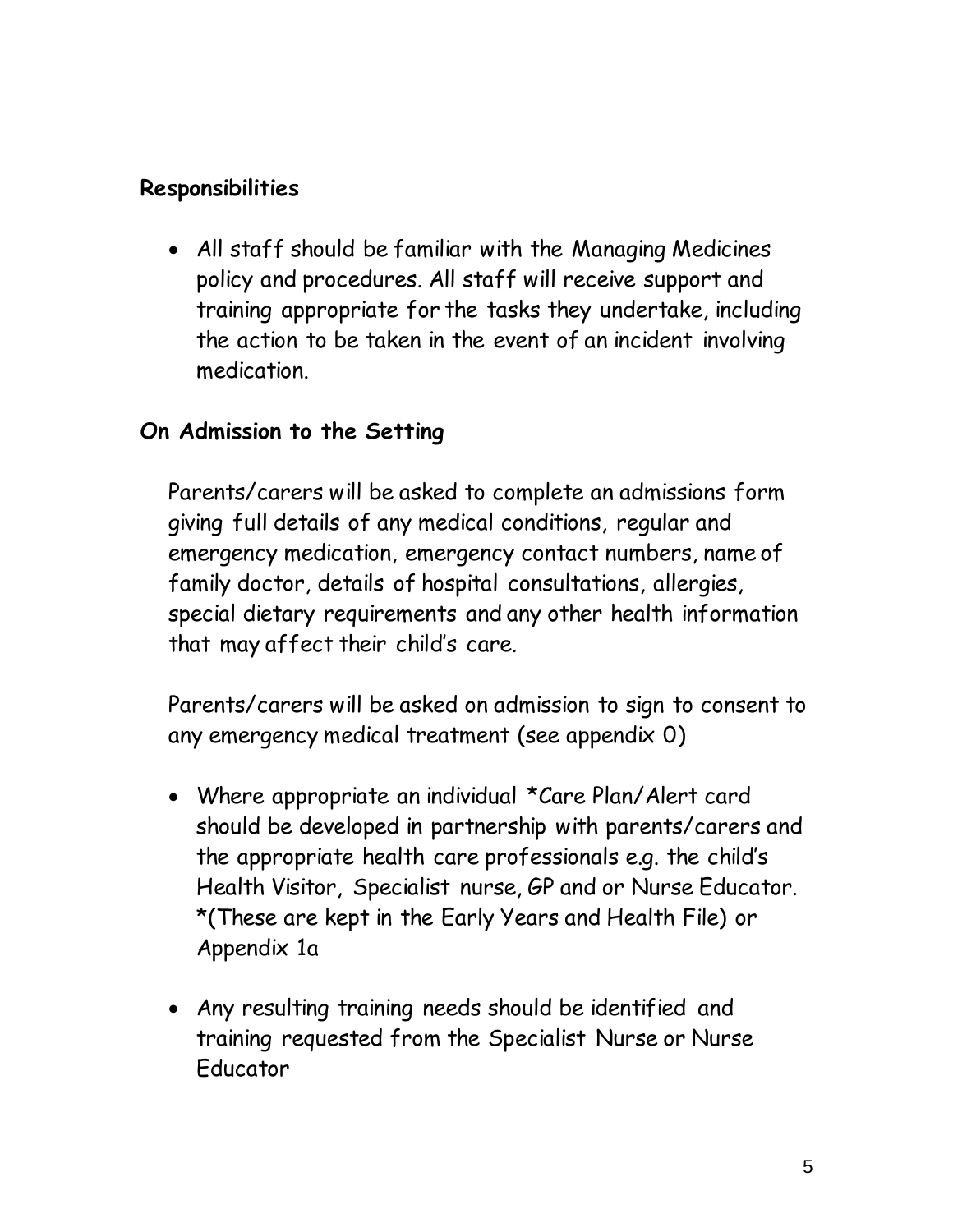#### COVID 19-

Staff to wear a face covering or face shield, apron and gloves while attending to a child showing signs of COVID 19, a digital thermometer, to be used to test for temperature and to be recorded. Children and staff showing signs of COVID 19 to be taken to the health room. All gloves and equipment to be disposed into the COVID 19 bin. BSS to double bag bin with COVID 19 contents and place in the Orange medical bin.

COVID 19 cases to be reported to PHE/ RIDDCOR for further advice. Follow the BCC COVID 19 flow chart

#### **Administration of Prescribed Medication**

- If medicine needs to be taken in measured doses, then two members of staff need to be present when giving medicine.
- No medication will be given without prior written consent from parents/carers
- If a child does need to receive medication during the setting's day, parents/carers must complete a Consent Form detailing all appropriate information (see appendix 1). A separate Consent Form must be completed by parents/carers for each medication. Verbal instructions are not acceptable.
- Parents/carers should be asked to come into the setting and personally hand over the medication to the child's room staff.
- The medication should be in the original container as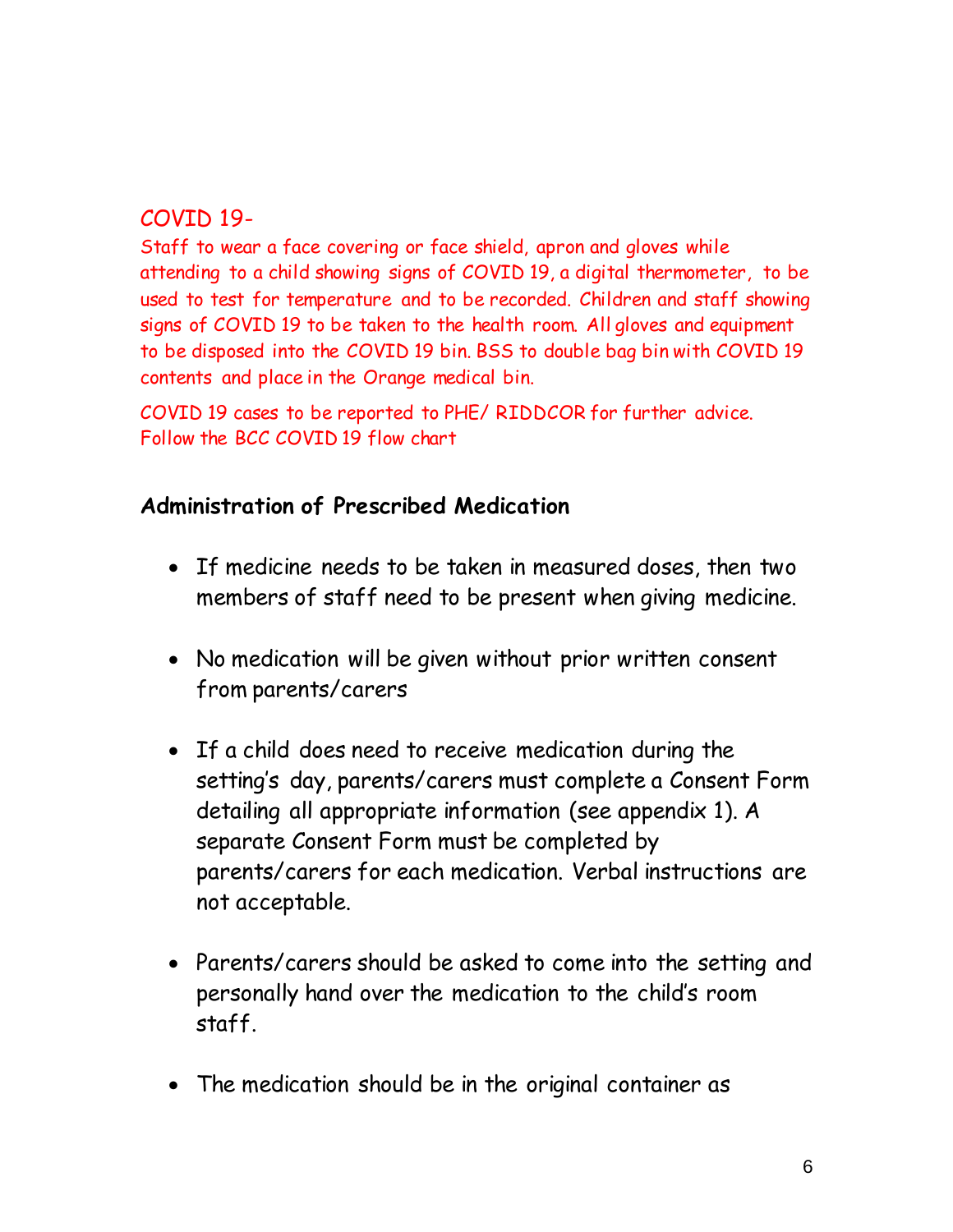dispensed. **The pharmacy label must be attached to the medication** clearly labelled with instructions for administration including:

- $\circ$  Child's name
- o Name of medication
- o Strength of medication
- o How much to given (dose)
- o When to be given
- o Date dispensed and/or expiry date
- o Length of treatment or stop date where appropriate
- o Any other instruction
- o Expiry date whenever possible
- Where there is no expiry date the medication should have been dispensed within the last 6 months.

**NB.** The label 'to be taken as directed' does not provide sufficient information. Precise information must be supplied.

- Liquid medicines should be accompanied by a 5ml medicine spoon or an oral syringe.
- Medication should not be added to food or drinks. If a child cannot take medication in the form supplied e.g. tablet, written instructions must be provided by the parent/carer following advice from a Health Care Professional.
- Parent/carers are responsible for the replenishing the supplies of medication in person. They must ensure medication is in date.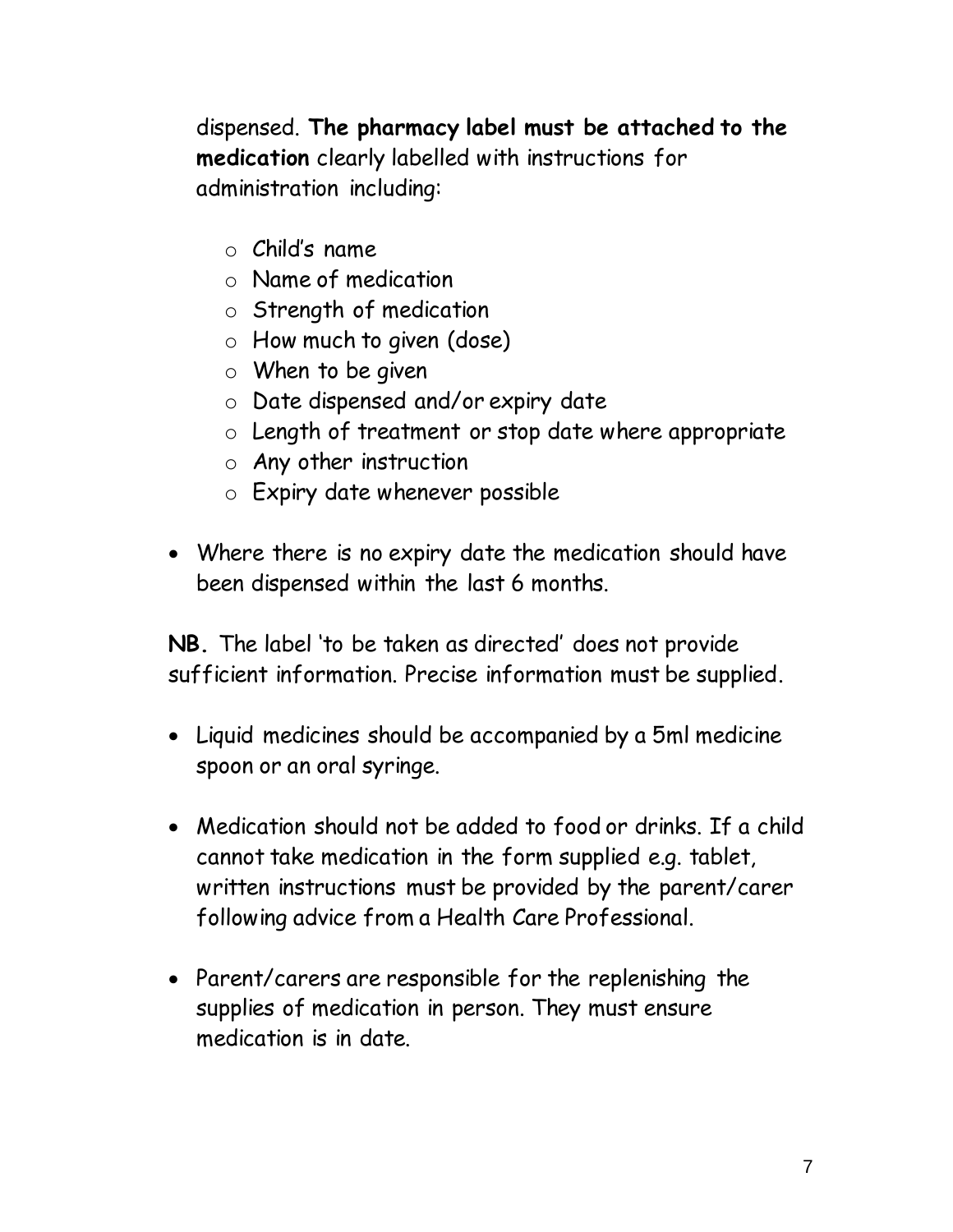#### **Storage and Disposal of Medication**

- Emergency medication i.e. reliever (blue) inhalers; EpiPens; emergency epilepsy medication, should be stored safely but must be readily accessible at all times i.e. not in a locked cupboard/room. All members of staff working in the setting should be aware of where emergency medication is stored.
- All medication with the exception of emergency medication i.e. reliever (blue) inhalers; EpiPens; emergency epilepsy medication and those requiring refrigeration should be kept in a locked cupboard as per pharmacy instructions.
- Medication requiring refrigeration should be stored in the fridge inside a plastic closed container, clearly labelled '**Medication'.** It should be stored separately from food and not be accessible to children.
- A regular check should be made of the medication every 6-8 weeks. Parents/carers should be asked to collect any medication when:
	- o It is no longer needed/course completed
	- $\circ$  It is out of date
	- o It is no longer clearly labelled
	- o When instructions are changed
- Any medication which has not been collected by parents/carers and is no longer required should be disposed of safely by returning it to a community pharmacy. If medication is disposed of in this way it should be documented.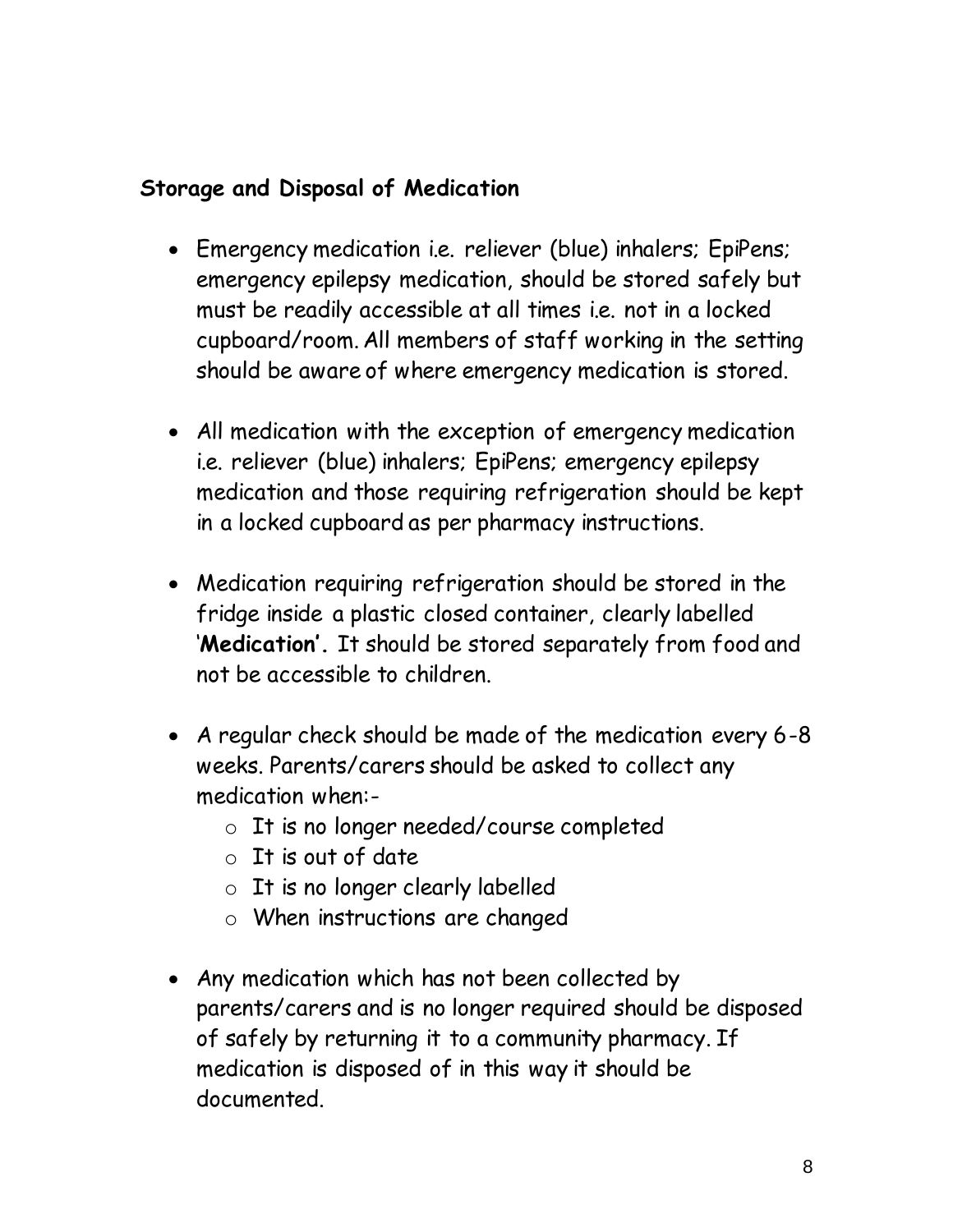- No medication should be disposed of into the sewage system or into the refuse. Current waste disposal regulations make this practise illegal.
- Sharp boxes should always be used for the disposal of needles or glass ampoules. Sharp boxes can be obtained by parents/carers on prescription from the child's GP or consultant. Collection and disposal of the boxes should be arranged with the Local Authority Environmental Services.

COVID 19 - All gloves and equipment to be disposed into the COVID 19 bin. BSS to double bag bin with COVID 19 contents and placed in the Orange medical bin.

- $\bullet$
- Room staff should be responsible for working in partnership with the parents/carers to ensure that:
	- o The information on medication is accurate and up to date
	- o there is sufficient medication available
	- o that medication has not reached its expiry date
	- o that equipment (i.e. asthma spacer devise) are clean and in working order

#### **Medical Emergencies/Medication**

- Guidance on calling for an ambulance is displayed by each telephone.
- Emergency medication should be kept in a container/bag, labelled with the child's name and room. It should be kept in the setting and always accessible, never in a locked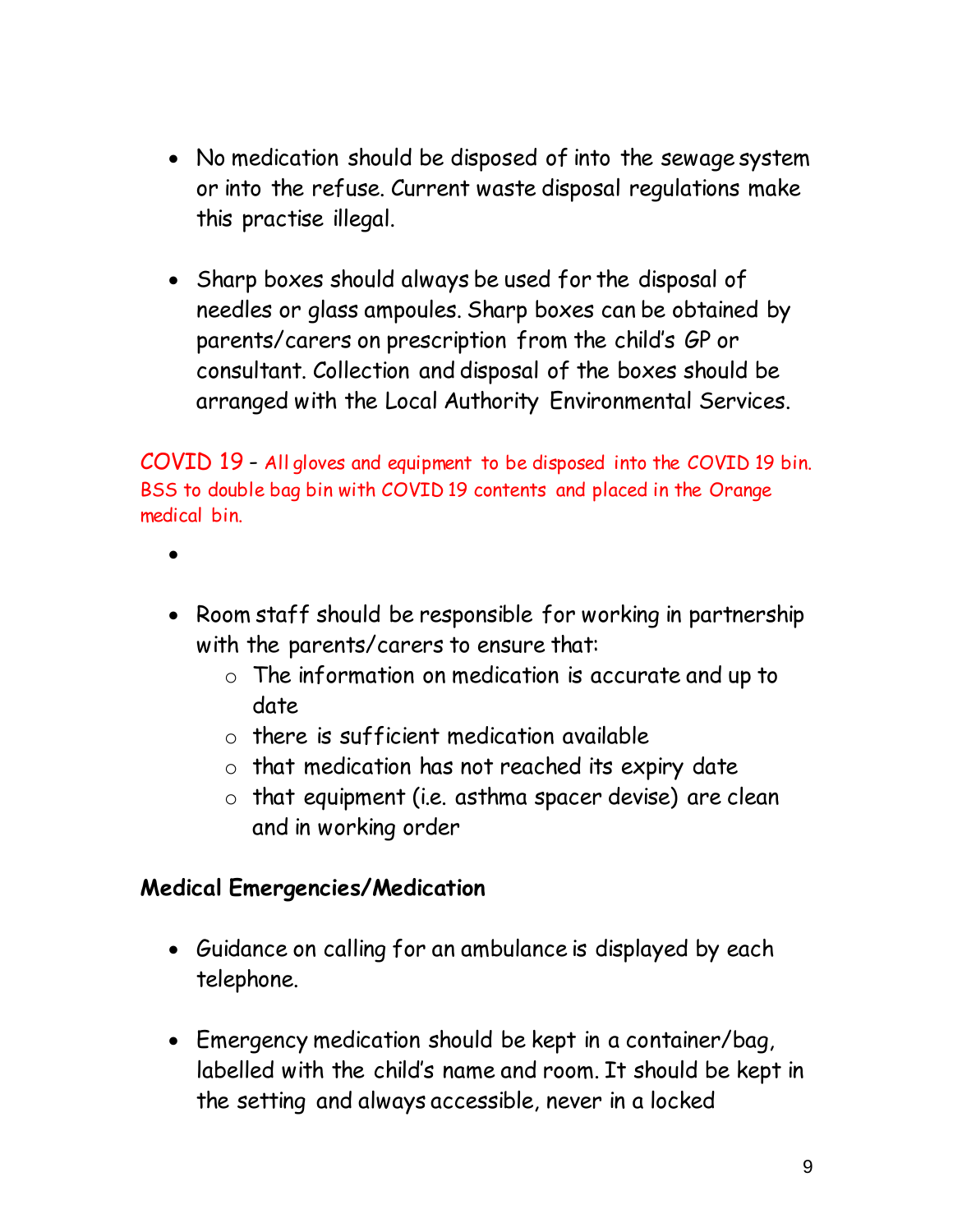cupboard, but safe from the other children. A copy of the child's Care Plan/Alert Card should be kept with the medication and should include clear details of the action to be taken in an emergency.

- If children are involved in an off site activities emergency medication, should be carried by a member of staff who would be responsible for administering it should it be required.
- It is the responsibility of parents/carers to ensure medication is in date and there is sufficient amount in the setting.
- Where children have NG Tubes, parents are required to come into school to either re insert tube and feed children.
- Staff who agree to administer emergency medication must receive any appropriate training from a health care professional. This should be updated annually.
- Whenever an ambulance has been called a Medical Emergency Report Form (see appendix 3) should be completed after the event. This form should be sent to the Nurse Educators, Medical Needs in Early Years. Information will be treated confidentially and will help to ensure that the nurse Educators can offer appropriate advice and training.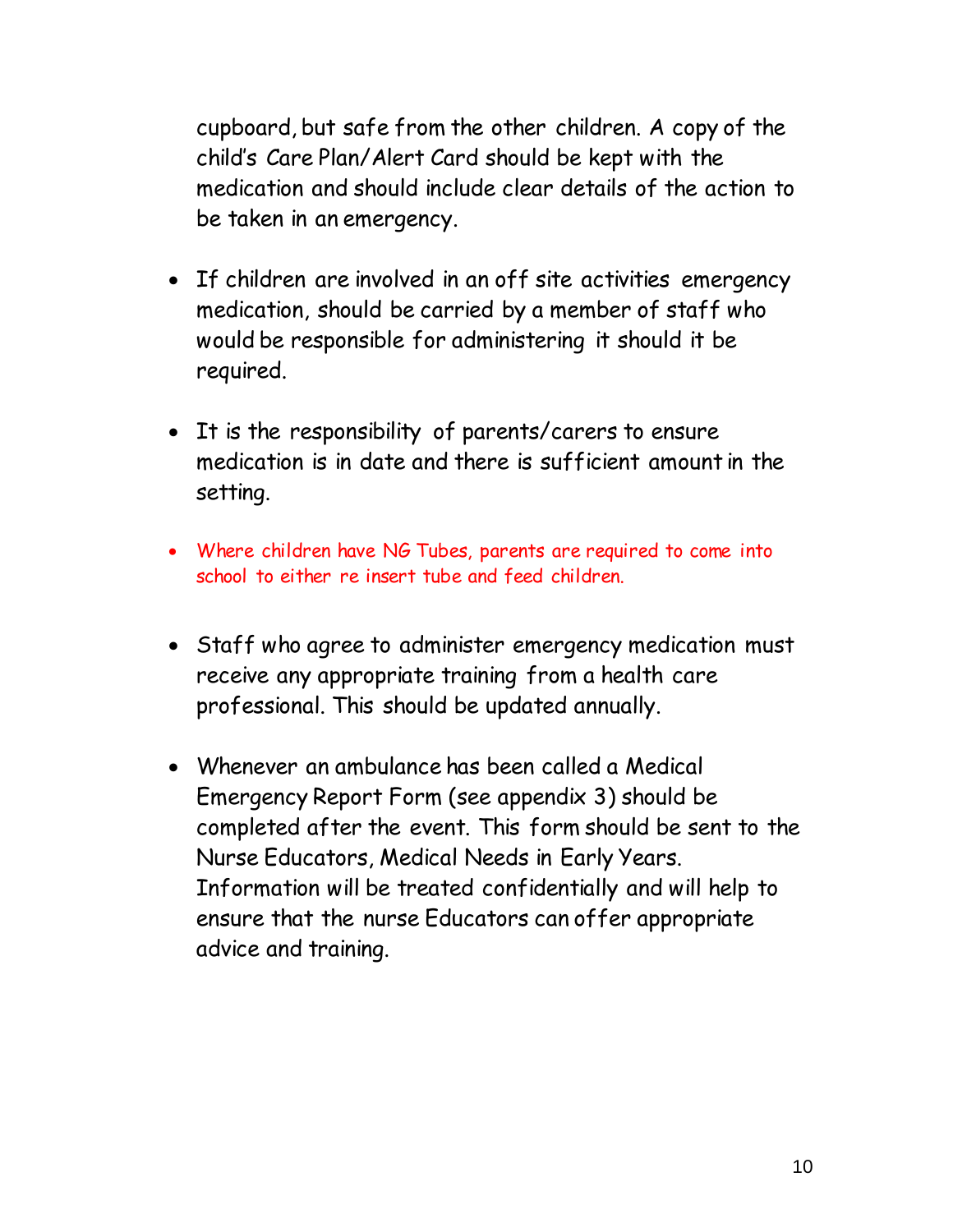#### **Refusing Medication**

- If a child refuses to take medication, staff should never force them to do so.
- The refusal should be noted and the parents/carers informed as soon as possible on the same day.
- In the event of a child refusing to take emergency medication settings should call for an ambulance. Parents/carers should be informed as soon as possible.
- Staff should not restrain a child to administer medication unless it is an emergency e.g. child may need to be held firmly whilst administering an Epipen.

## **Offsite Activities/Extended Day Care**

- If children are involved in off site activities any medication, including all emergency medication, should be carried by a member of staff who would be responsible for administering it should it be required.
- The consent and Record of Administration form should also be taken to ensure that normal administration procedures are followed.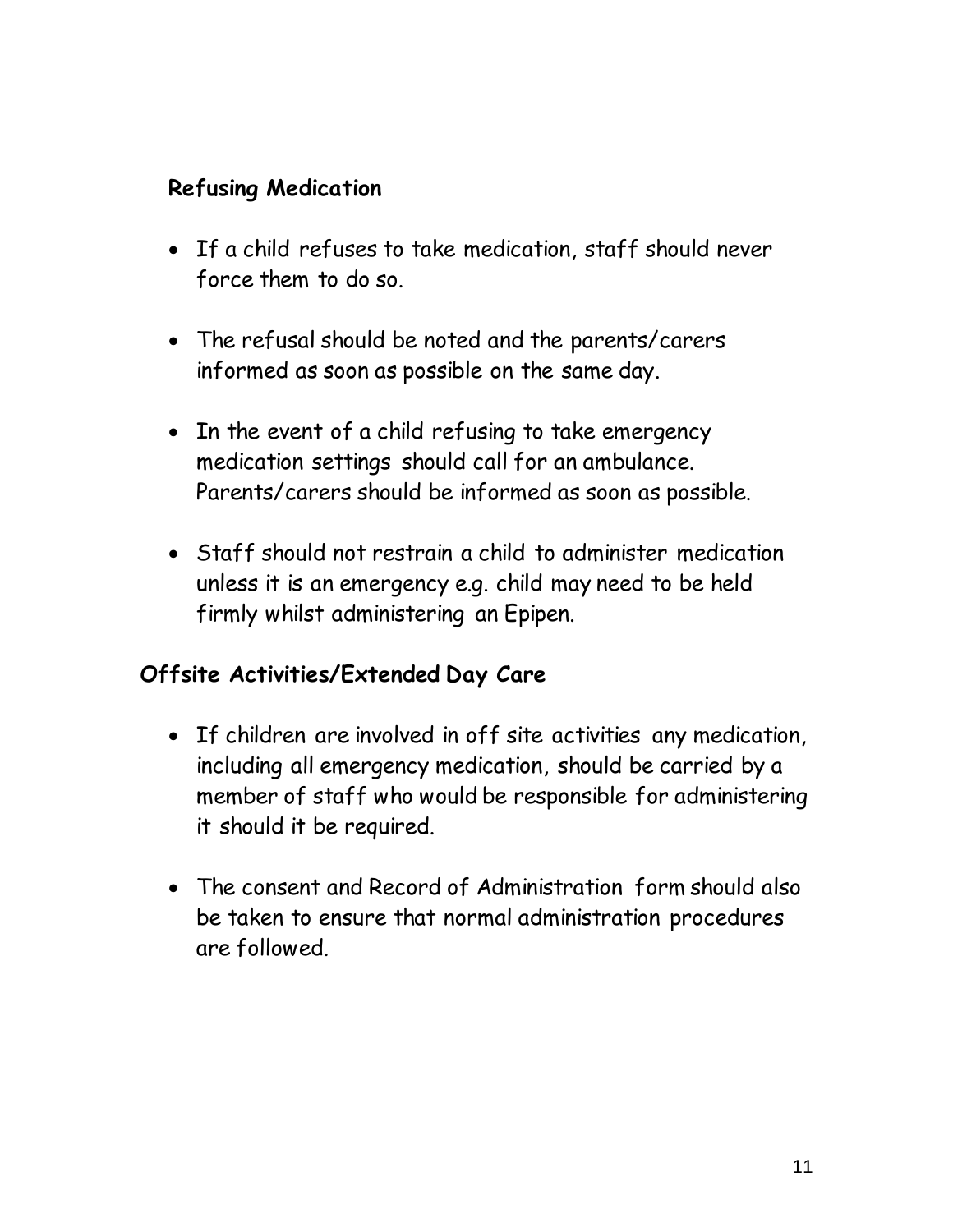# **Simple Analgesics (e.g. Paracetamol)**

We will not administer any medication for pain relief or fever. Children will be asked to stay at home until well enough to return to school.

#### **Antibiotics**

We will not administer antibiotics. Children will be asked to stay at home for 48 hours after antibiotics have been prescribed and the first few doses have been administered. This is to ensure that the child does not have an adverse reaction to the medication and is well enough to attend school.

## **Application of creams & Lotions**

- Creams and lotions can be applied in the setting. Parents/carers must complete a form giving consent and complete a care plan giving full details of the child's condition and details of application of the cream/lotion.
- The cream/lotion should have been applied previously to the child.
- If parents/carers request cream to be applied they are responsible for providing the cream, Labelled for the individual child.
- Where a child has eczema the setting should discuss the individual requirements with parents/carers and health professional if necessary.
- Steroid creams for eczema are usually prescribed for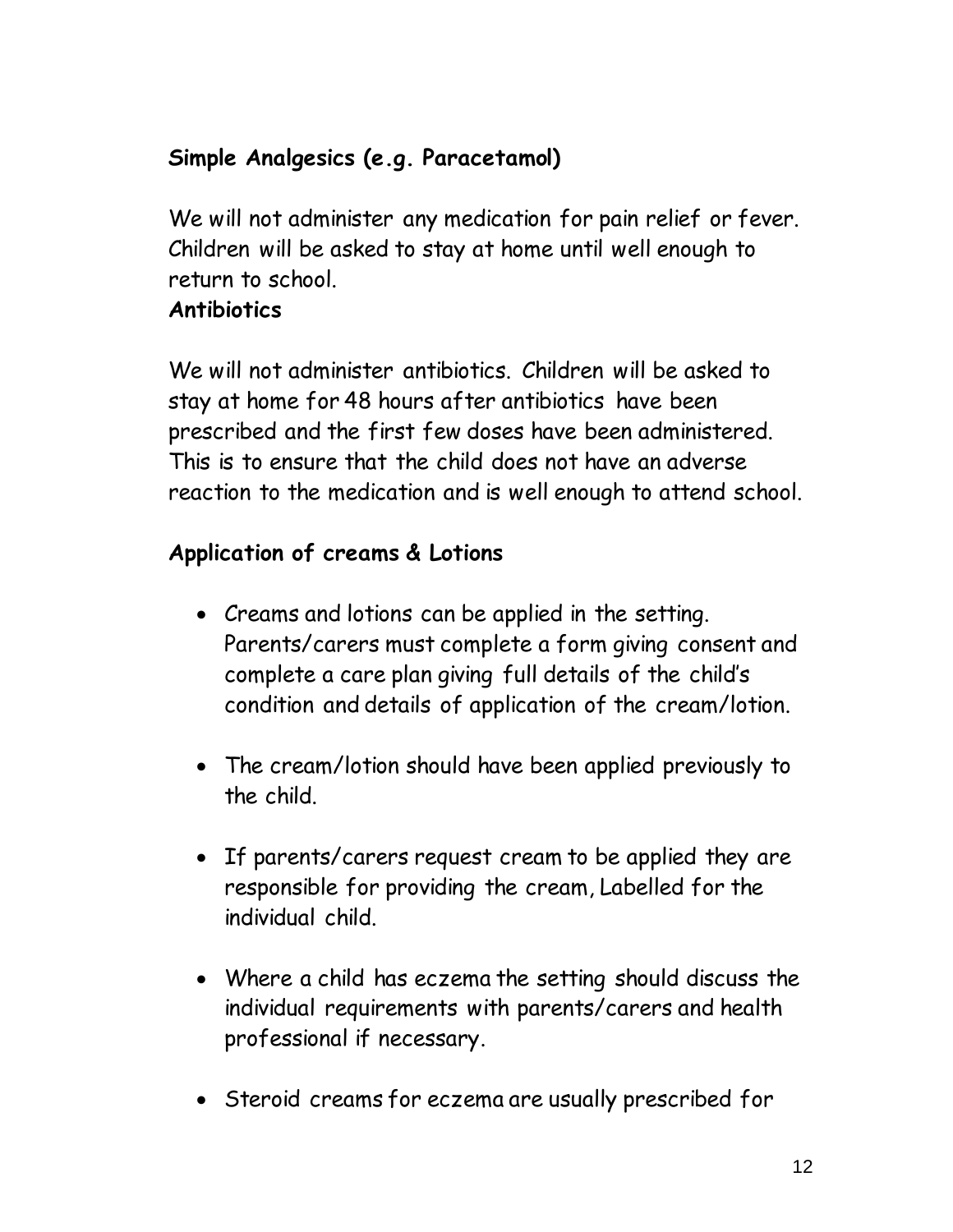twice daily application; these should be applied at home.

 Parents/carers are responsible for checking that ALL creams and lotions they supply are in date.

#### **Sun Cream**

- It is recommended that a sun screen with a high Sun Protection Factor (SPF) is used. The minimum should be SFP 15, is broad spectrum and has a four to five star rating.
- Where parents/carers provide sun cream/lotion this should be labelled with the child's name and should have been applied previously to the child. Written parental consent will be required. (see appendix 4).

## **Record Keeping**

- Parents/carers must complete a Consent Form (see Appendix 1) each time there is a request for medication to be administered. Information must include:
	- o Child's name
	- o Name, strength and the quantity of medication provided
	- o Clear, precise dosage instructions
	- o Emergency contact names and telephone numbers
	- o Parent/carer signature

If staff take responsibility for the administration of a medication then a Record of Medication Form (see appendix 2) should be kept that includes:-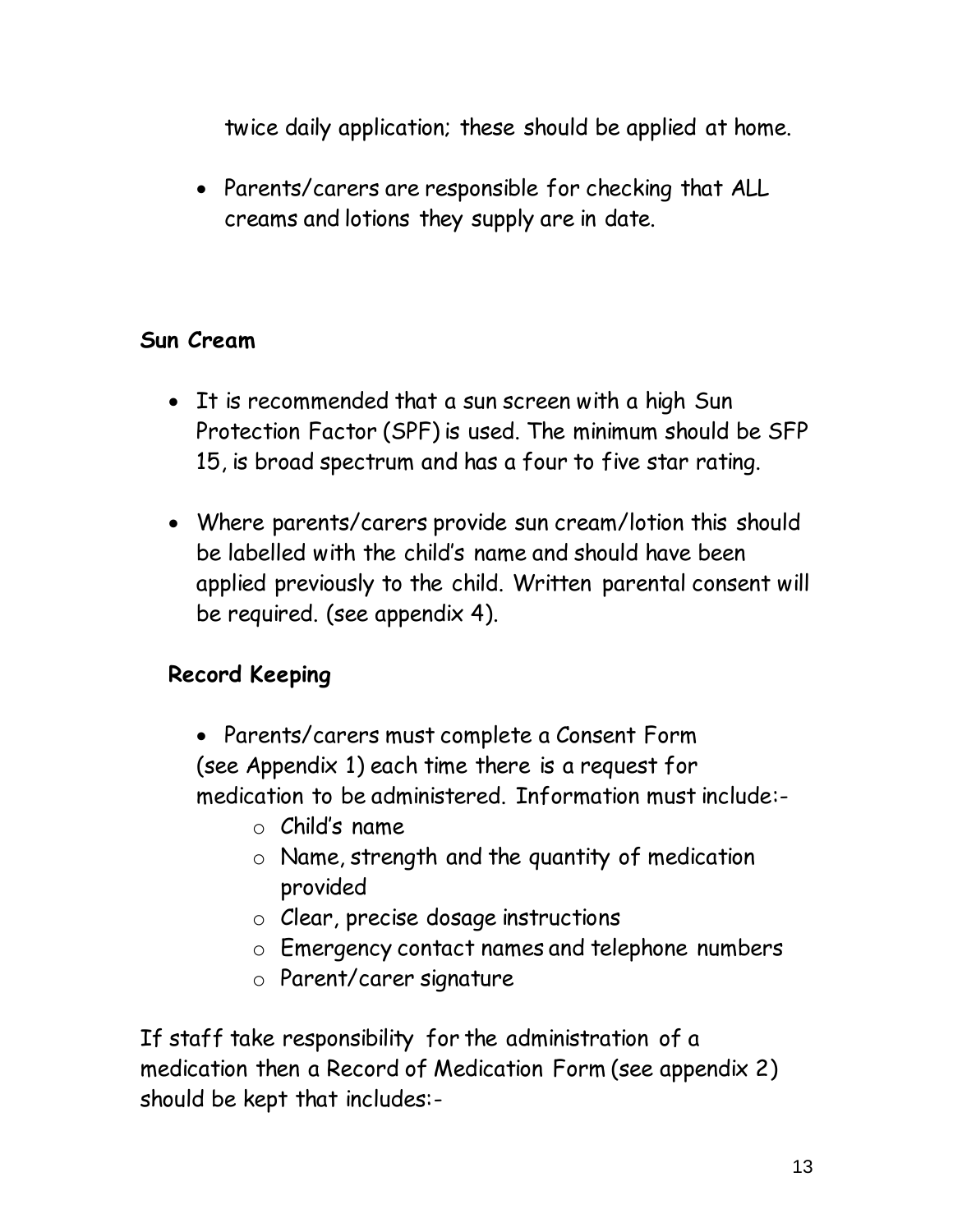- $\circ$  Child's name
- o Name, strength and the of medication
- o Dose given
- o The date and time of administration
- o Names of staff administering medication
- o The quantity of medication received or returned
- Reasons for any non-administration of regular medication should be recorded and the parents/carers informed as soon as possible.
- Wasted doses' (i.e. medication dropped on the floor should also be recorded.

## **Insurance**

If members of staff agree to administer medicines they are covered under the cities public liabilities insurance.

# **Children with long term / Special medical needs**

Should we be asked to admit a child to the setting with special medical needs we will in partnership with the parents/carers, the child's health visitor and any other professionals discuss individual needs.

Information will be sought from Health professionals for any child with a long-term medical condition.

Where appropriate an individual Care Plan/Alert Card will be developed in partnership with parents/carers and the appropriate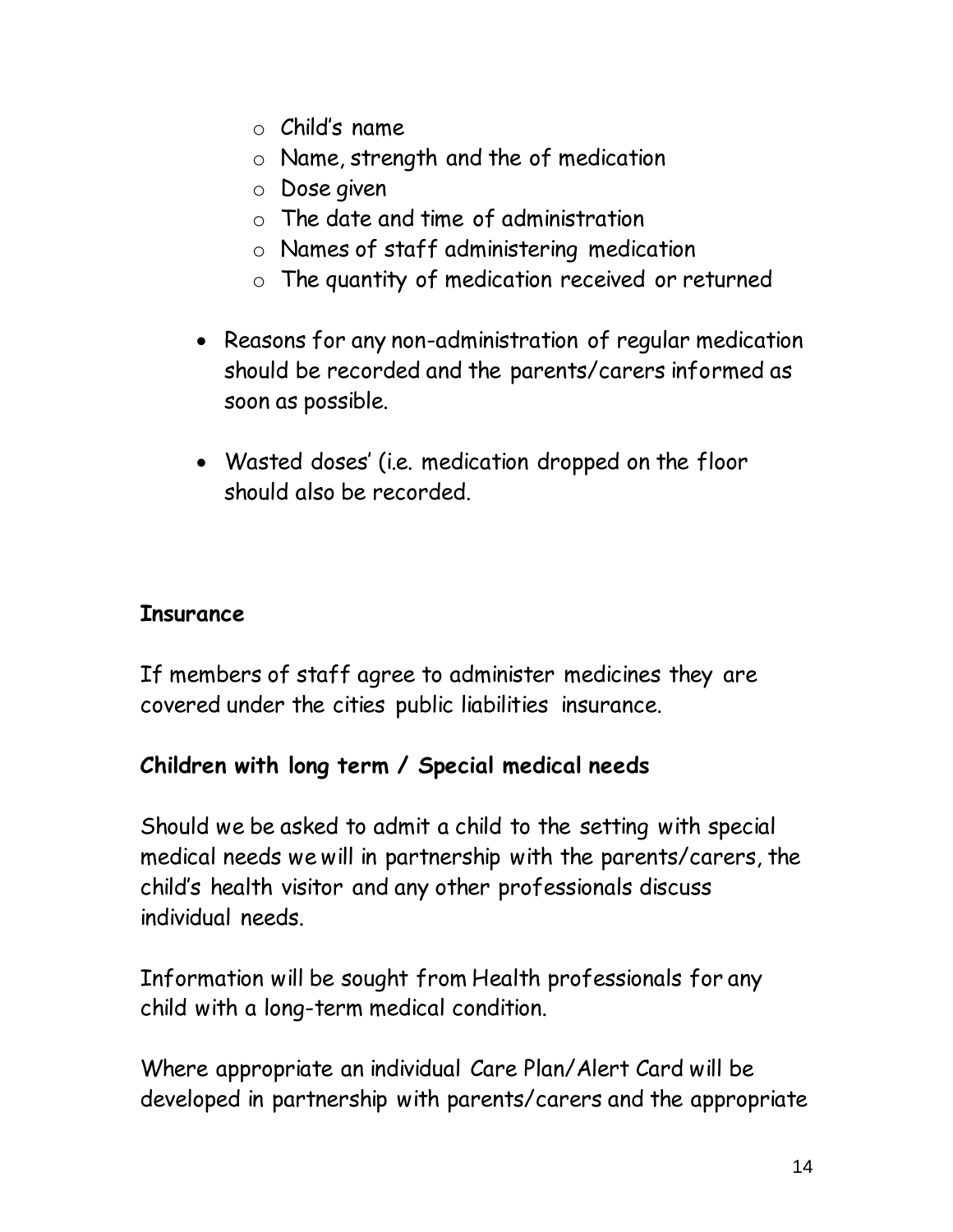health professionals e.g. the child's health visitor, Specialist Nurse, G.P. and/or Nurse Educator.

If the administration of prescription medicines requires technical/medical knowledge then individual training will be provided for staff from a qualified health professional. Training will be specific to the individual child.

Staff will be asked if they are willing to under go training and administer medication, no member of staff will be required to administer medication.

#### **Appendix 0**

# **Brearley Nursery School**

During the time your child attends nursery school, there will be many opportunities to take part in educational visits. These may include visits to the local shops Forest School or further afield to Sutton Park. You will be informed of these and often asked to accompany us. Your child will be insured if a staff car, public or hired transport is used. However, we would ask you to sign the form below. The purpose of this is to enable staff to take your child without obtaining permission every time.

In addition if at any time, either in nursery or on a visit, medical treatment is necessary and we were unable to contact you we would act upon your behalf to ensure prompt medical treatment is carried out.

Please be assured we would make every effort to contact you first! However,

#### **IT IS YOUR RESPONSIBILITY TO ENSURE WE HAVE AN EMERGENCY TELEPHONE NUMBER UPON WHICH WE CAN CONTACT YOU.**

We also need your permission to change and/or shower your child should it be necessary.

There may also be occasions when children take part in sessions

involving face painting for which we need your permission.

We also need your permission for your child to take part in peer massage sessions on occasion. During the course of the year we will take many photos of your child at nursery.

Many of these will form part of our documentation of learning.

.**……………………………………………………………………………………………………………………………………………………………………**

15 We receive many visitors who also take photographs of the school and these are sometimes used in educational publications.

I: ………………………………………….The Parent/Carer of:……………………………………..Room…………………………….

Occasionally we video children in nursery, but these remain in the nursery.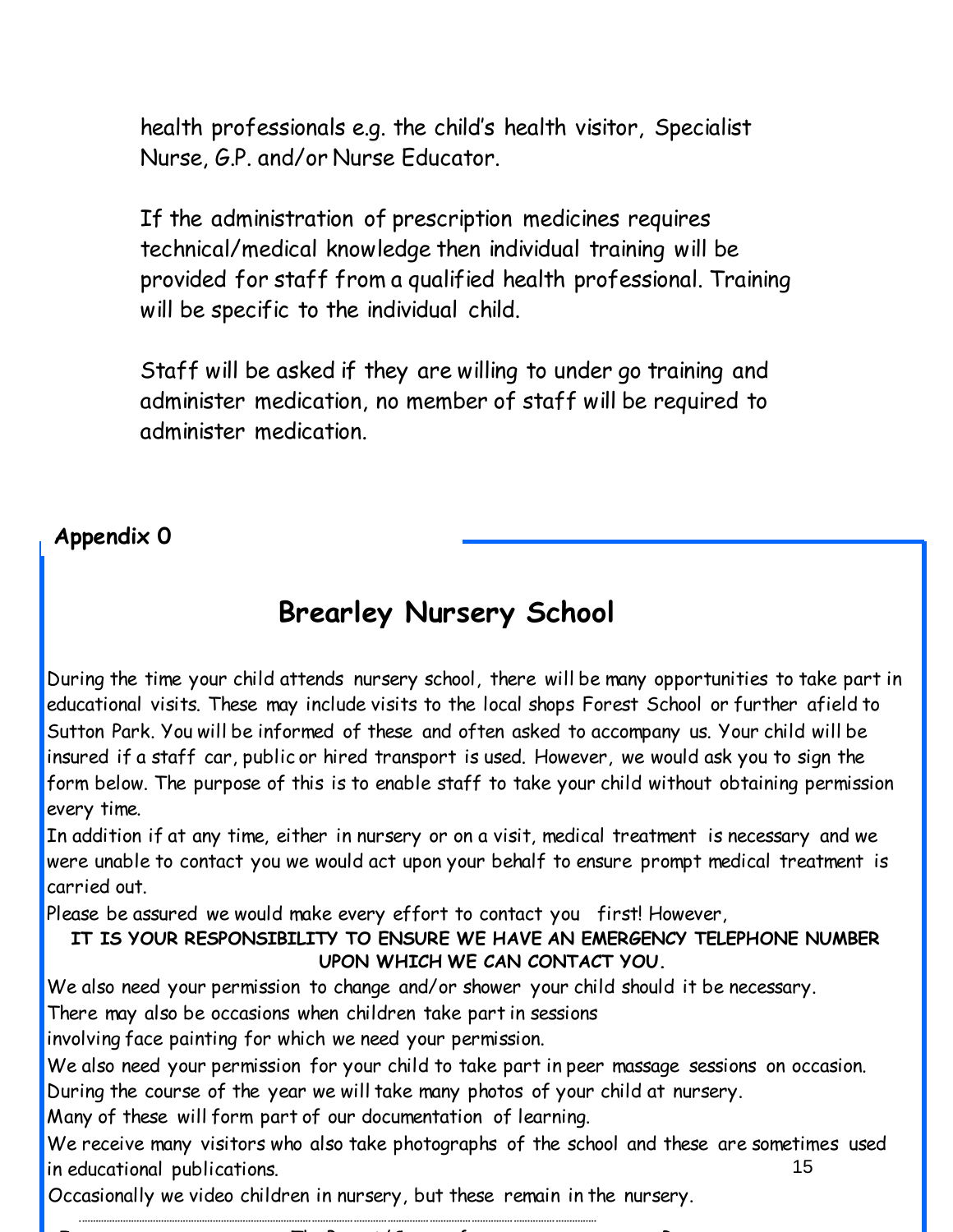#### EARLY YEARS MEDICATION CONSENT FORM

| Date:         |  |
|---------------|--|
| Child's Name: |  |
| D.O.B.        |  |
| Room/Group:   |  |
|               |  |
|               |  |
|               |  |
|               |  |
|               |  |

#### **MEDICATION MUST BE IN ITS ORIGINAL CONTAINER AS DISPENSED BY THE PHARMACY**

Name and contact telephone number of parents/carers:

Name of child's G.P.:

G.P.'s telephone number:

dosage or frequency of the medication or if the medication is stopped. The information above is, to the best of my knowledge, accurate at the time of writing and I give my consent to Early Years staff administering the medication in accordance with the policy of the setting. I will inform the setting immediately, in writing if there is any change to

\_\_\_\_\_\_\_\_\_\_\_\_\_\_\_\_\_\_\_\_\_\_\_\_\_\_\_\_\_\_\_\_\_\_\_\_\_\_\_\_\_\_\_\_\_\_\_\_\_\_\_\_\_\_\_\_\_\_\_\_\_\_\_\_\_\_\_\_\_\_\_\_\_

\_\_\_\_\_\_\_\_\_\_\_\_\_\_\_\_\_\_\_\_\_\_\_\_\_\_\_\_\_\_\_\_\_\_\_\_\_\_\_\_\_\_\_\_\_\_\_\_\_\_\_\_\_\_\_\_\_\_\_\_\_\_\_\_\_\_\_\_\_\_\_\_\_

Signature of parent or carer:\_\_\_\_\_\_\_\_\_\_\_\_\_\_\_\_\_\_\_\_\_\_\_\_\_\_\_\_\_\_\_\_\_\_\_\_\_\_\_\_\_\_\_

Print name:\_\_\_\_\_\_\_\_\_\_\_\_\_\_\_\_\_\_\_\_\_\_\_\_\_\_\_\_\_\_\_\_\_\_\_\_\_\_\_\_\_\_\_\_\_\_\_\_\_\_\_\_\_\_\_\_

Date:\_\_\_\_\_\_\_\_\_\_\_\_\_\_\_\_\_\_\_\_\_\_\_\_\_\_\_\_\_\_\_\_\_\_\_\_\_\_\_\_\_\_\_\_\_\_\_\_\_\_\_\_\_\_\_\_\_\_\_\_\_

16 **N.B: If more than one medication is to be given a separate form should be completed for each.**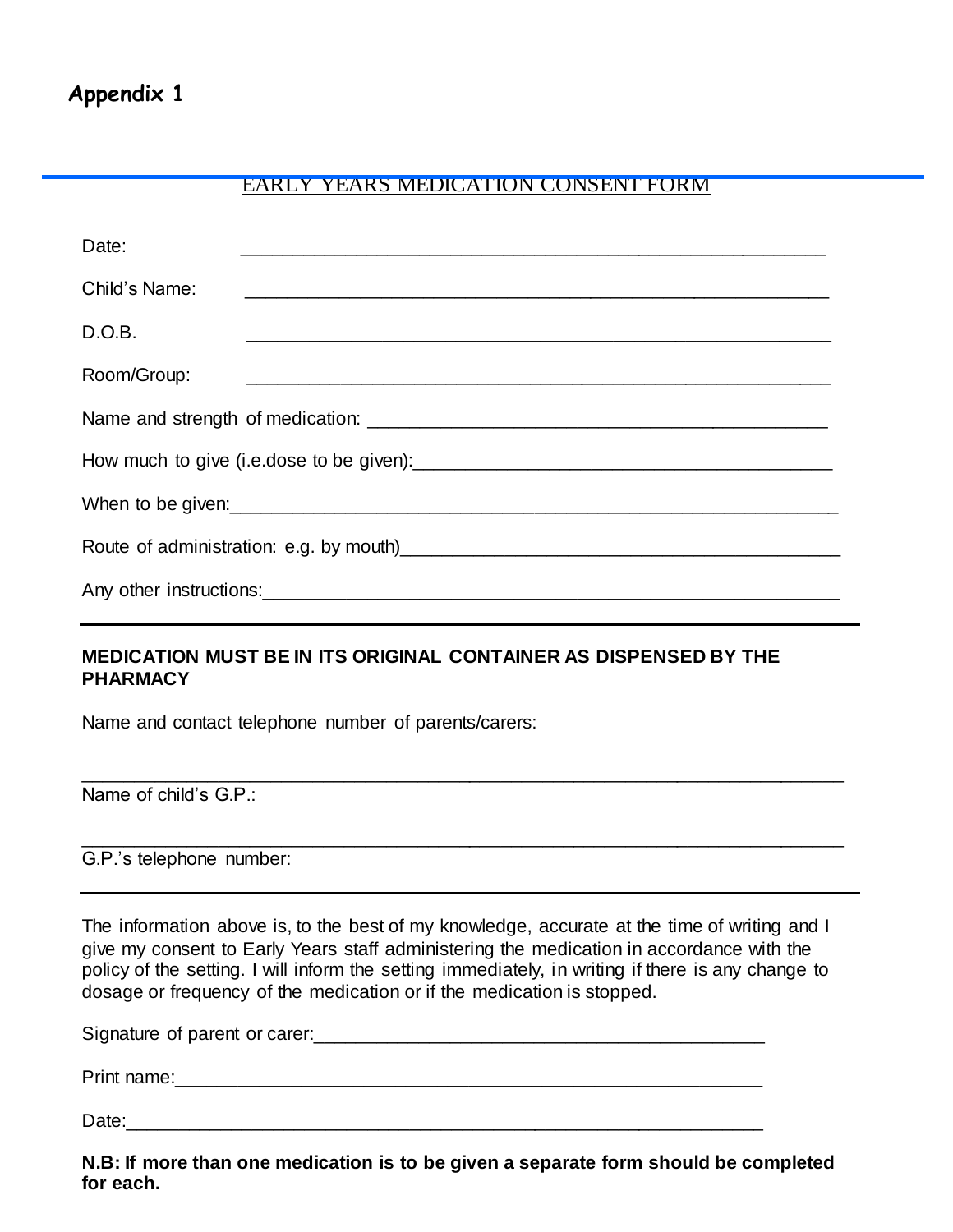

# **Care Plan for the treatment of………………………………….** Child's Name………………………………….. Date of Birth……………………………...



17



## Daily Treatment at home



Symptoms of a mild attack/reaction



Treatment at school



Symptoms of a severe attack/reaction



Treatment at school



Hospital Consultant: Name:………………………………...



Further information for management of symptoms at school



Contact Numbers: Parent: Doctor:

Health Visitor:

The following members of staff have been trained to administer treatment and are willing to do so: Name:……………………………………… Date trained……………………………. Name: ………………………………………. Date trained …………………………… Signed(Parents)…………………………………………………………….. Signed (Headteacher) …………………………………………………….. This information is for all staff It will alert staff of anytreatment needed urgently**.**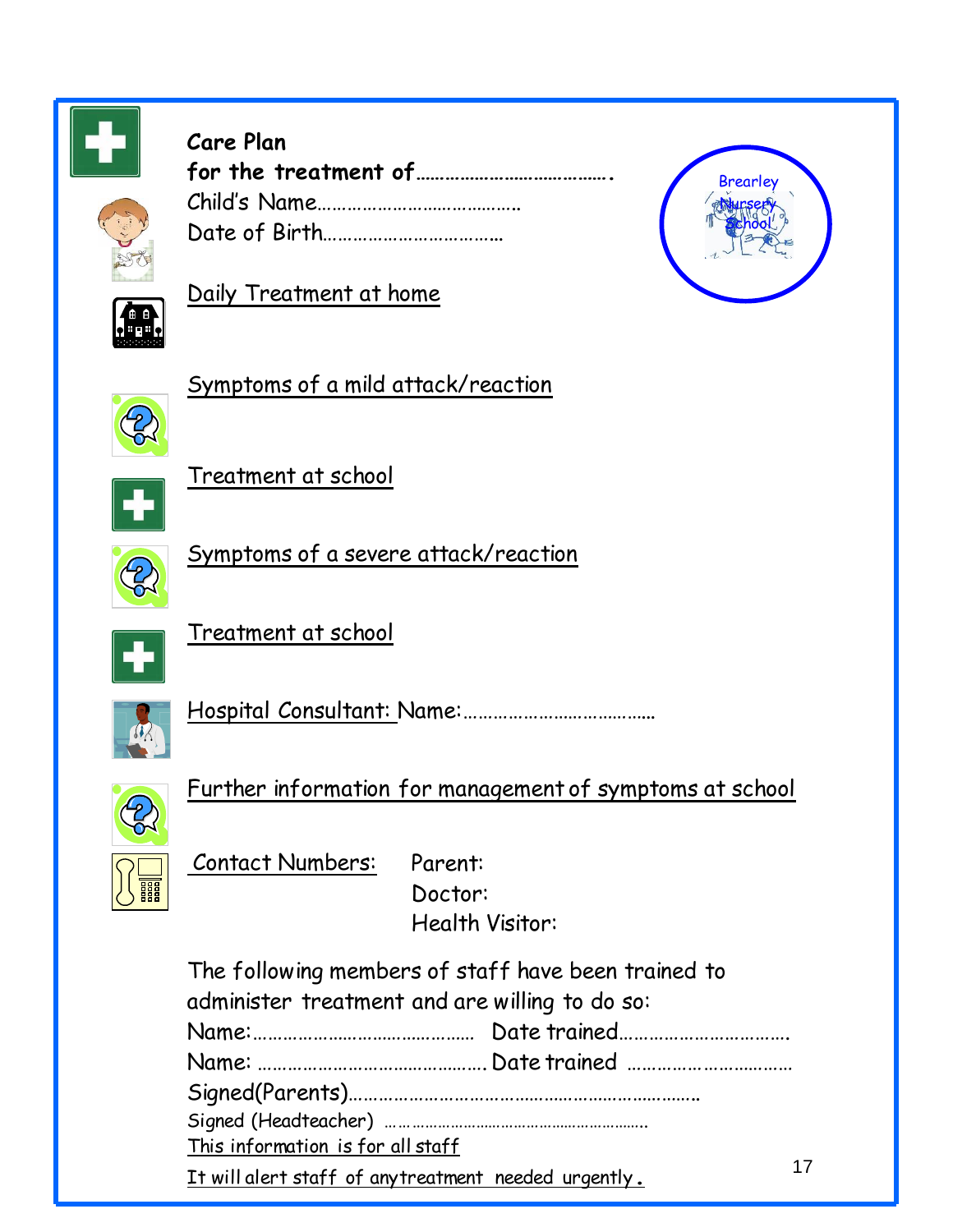# **Appendix 2**

#### **EARLY YEARS RECORD OF ADMINISTRATION OF MEDICATION**

| Name of child:                  | Date:                   |
|---------------------------------|-------------------------|
| Date of Birth: Date of Birth:   | Quantity<br>Received:   |
|                                 | Quantity<br>Returned:   |
| Name & Strength of Medication:  | <b>Staff Signature:</b> |
| Dose & Frequency of Medication: | <b>Print Name:</b>      |

| Date                      |  |  |  |  |  |
|---------------------------|--|--|--|--|--|
| Time Given                |  |  |  |  |  |
| Dose Given                |  |  |  |  |  |
| Name of<br>Staff Members  |  |  |  |  |  |
|                           |  |  |  |  |  |
| Name of<br>Parent/Carer   |  |  |  |  |  |
| Parent/Carer<br>Signature |  |  |  |  |  |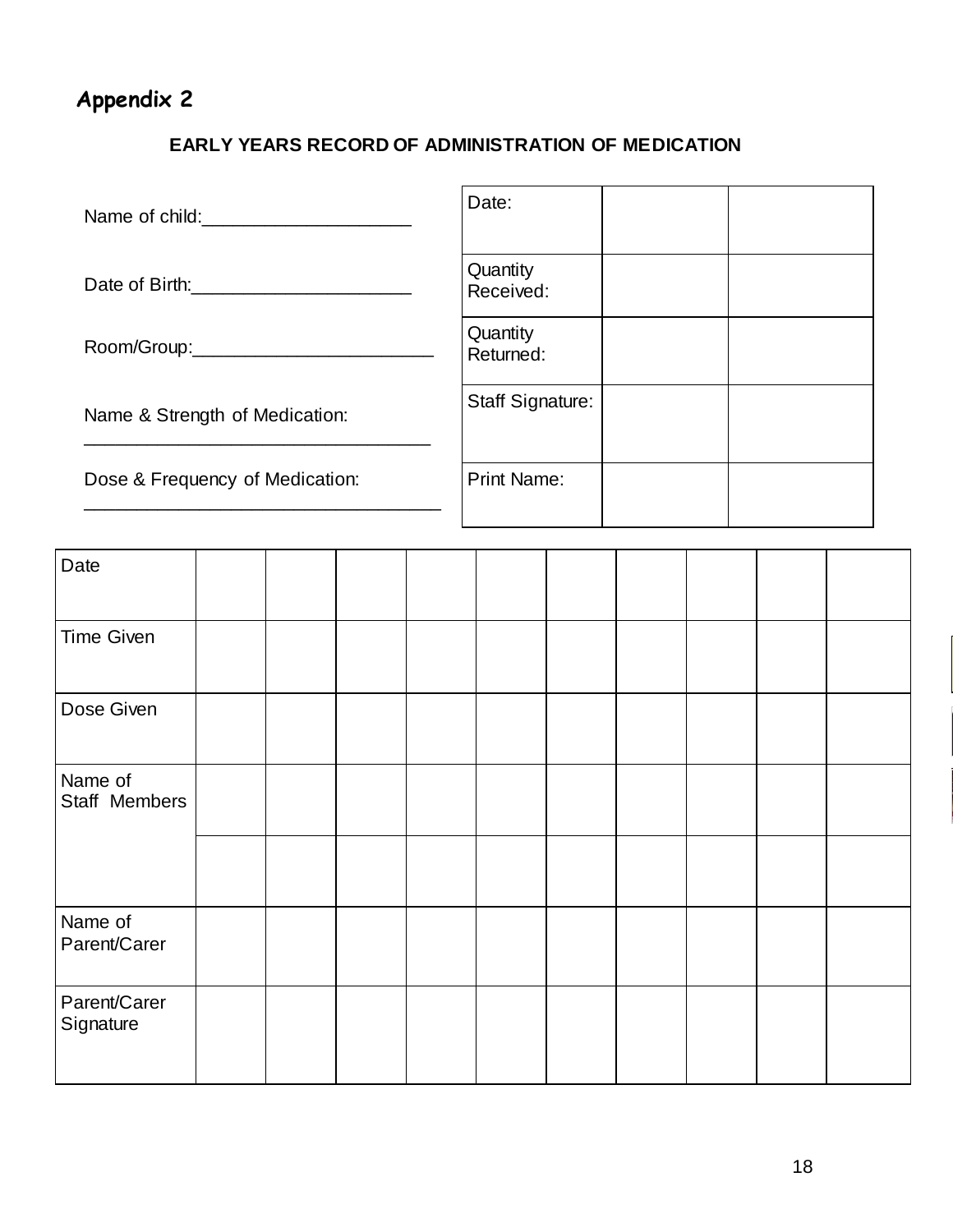#### **Appendix 3**

#### **FORM FOR REPORTING A MEDICAL EMERGENCY IN EARLY YEARS SETTINGS**

There are an increasing number of children in our settings who have a variety of medical conditions. The medical needs in Early Years Service, aims to provide training and support for Early Years staff on managing these conditions and any medical emergency which may result.

The form overleaf is a way for you to record any medical emergency which may occur in your setting.

The purpose of the form is to enable the Nurse Educators to ensure that you are given the appropriate training and support to manage such incidents.

The Medical Emergency Report form should be completed when:

1. A child has a medical emergency whilst in the setting and has been given prescribed emergency medication, for example:Epipen, Glucogel, Rectal Diazepam or Buccal Midazolam.

or

2. A child has been sent to hospital via ambulance.

The completed form which should be sent directly to the Nurse Educators will be treated with the utmost confidentiality.

**This is not to replace your official accident /reporting form, it should be used in addition to your current reporting system.**

**Please send this form to: Nurse Educator Team Medical Needs in Early Years Service Children & Families Division Carnegie Centre Huters Road Hockley B19 1DR**

> Chris G Hale/Chris Rumney Medical Needs in Schools & Early Years Service Children and Families Division South Birmingham Community Health Revised December 2008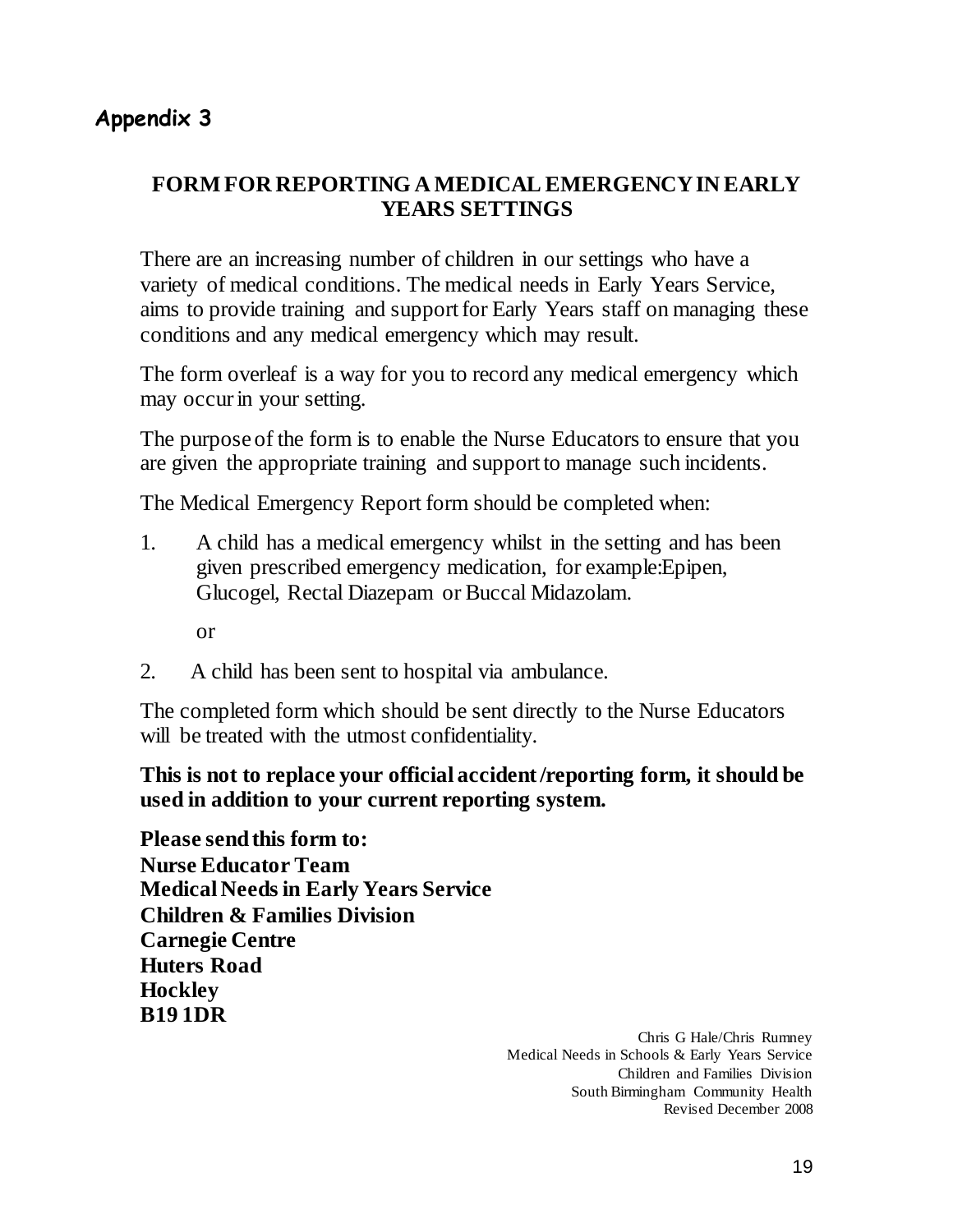# Appendix 3

Date for review December 2010 MEDICAL EMERGENCY REPORT

| Setting:                                                      |                                                                                                                                        |
|---------------------------------------------------------------|----------------------------------------------------------------------------------------------------------------------------------------|
|                                                               | Child's Name:                                                                                                                          |
|                                                               |                                                                                                                                        |
| <b>DETAILS OF INCIDENT</b>                                    |                                                                                                                                        |
|                                                               |                                                                                                                                        |
|                                                               | What happened e.g. allergic reaction (minor or severe), seizure,<br>Hypoglycaemic attack (low blood glucose level), faint or collapse: |
|                                                               |                                                                                                                                        |
| Details of treatment given:                                   |                                                                                                                                        |
|                                                               |                                                                                                                                        |
| Additional information and comments:                          |                                                                                                                                        |
|                                                               |                                                                                                                                        |
|                                                               |                                                                                                                                        |
| Ambulance sent for: YES/NO<br>Name of person completing form: |                                                                                                                                        |